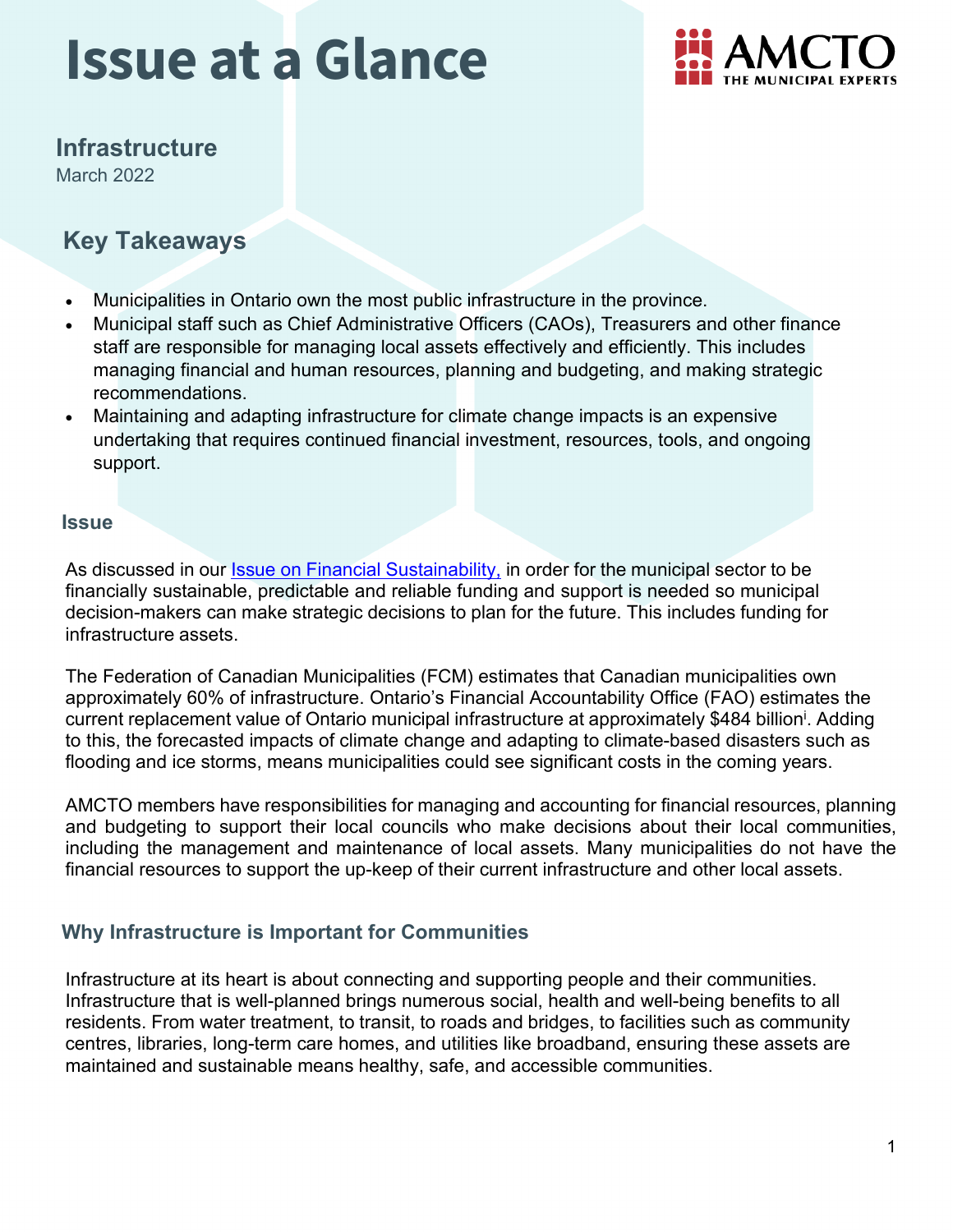

Local infrastructure also plays a significant role in the economic health and development of communities by connecting supply chains and ensuring the transportation of goods and services across regions. The Chief Administrative Officers, Treasurers and other municipal professionals who manage these assets and services, are trying their best to ensure their local communities have the goods and services they need while remaining financially sustainable and resilient.

### **Considerations for Local Infrastructure**

#### **Asset Management Plans**

Municipalities must have a strategic asset management policy and plan (AMP) to ensure the sustainability of their infrastructure-related services. Municipal staff should assess asset management program maturity in their organizations and work to fulfill requirements while also integrating these programs into their long-term municipal planning processes.

There remain several challenges for municipal staff with asset management planning<sup>ii</sup>:

- Data on lifecycle costs, service levels and risk assessment
- Financial resources to collect and maintain the required data
- Adequate staff resources and training

Other external factors municipal staff are concerned about are uncertainties around future costs including but not limited to supply chain challenges, increasing inflationary pressures and unforeseen climate-related events. These uncertainties make it increasingly difficult to develop reliable financial plans. Moreover, through O. Reg 588/17, the Province has mandated that plans have certain requirements — including levels of service and how to maintain the levels of service. For AMPs to be meaningful, the integration of service levels, risk, and budget should be part of a municipality's prioritized decision-making processes.

#### **New Infrastructure: Growth Paying for Growth**

Municipalities require the right tools and mechanisms to support new infrastructure. AMCTO has long supported the position held by a coalition of community and taxpayer interests, environmental organizations, and municipal associations, that growth should pay for growth. Municipalities rely on development charges (DCs) as a one-time charge to cost-recover growth-related capital costs<sup>ii</sup>. DCs are a municipal revenue tool used to recover the costs of new municipal infrastructure needed to serve new neighbourhoods or developments. The Province determines how these charges are calculated<sup>iv</sup>. Limited growth tools mean making tough choices about whether to finance growth projects or continue to provide other services and upgrade other assets. Municipalities may not have the funds available to put the infrastructure in place needed for development to occur in a timely way resulting in costs being passed on to the taxpayer<sup>y</sup>.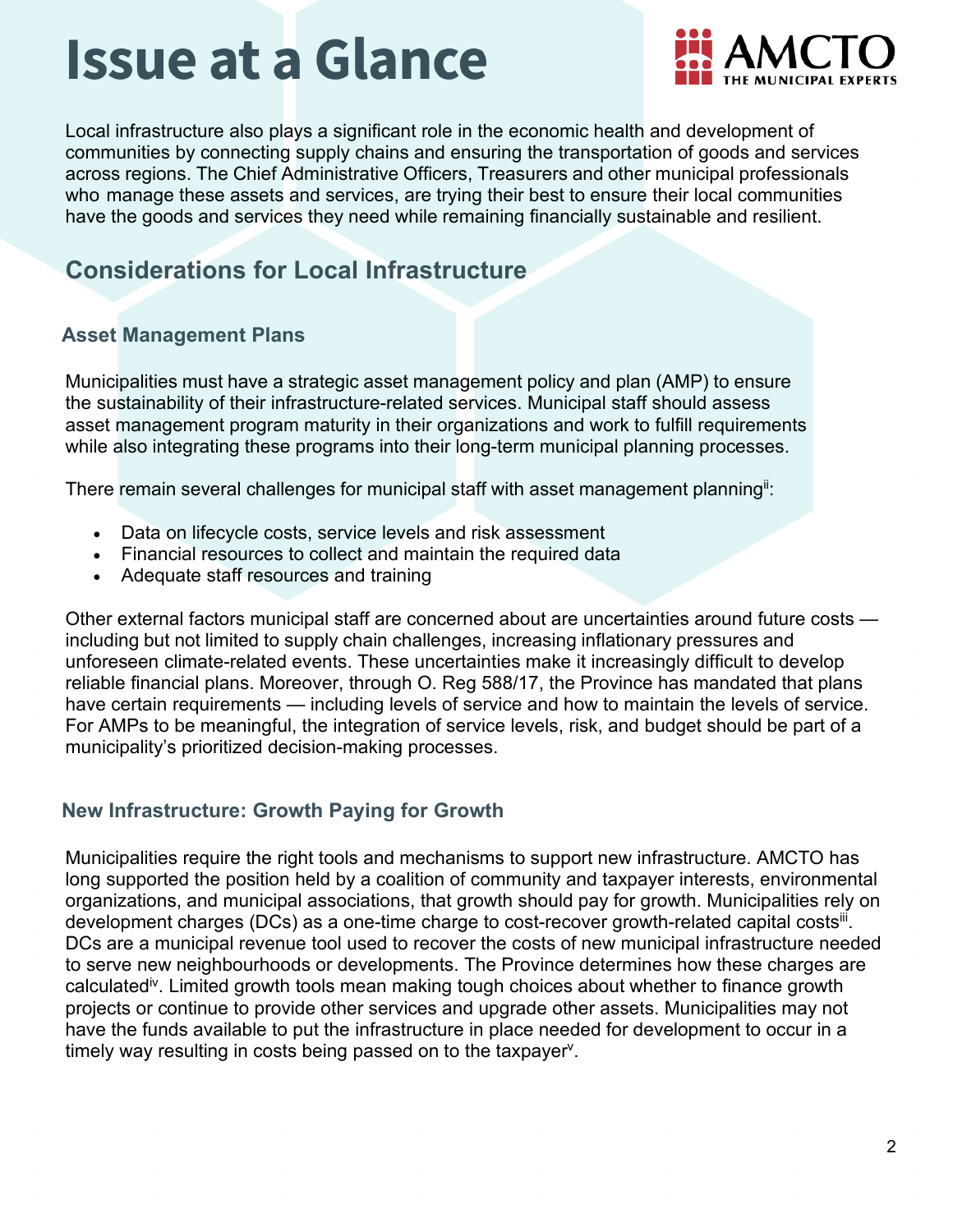

**Impact of Climate Change**

On top of the existing infrastructure gap, CAOs, Treasurers and other financial staff must also consider the impact of climate change. According to the Organization for Economic Cooperation and Development (OECD), "the defining characteristic of climate-resilient infrastructure is that it is planned, designed, built, and operated in a way that anticipates, prepares for, and adapts to changing climate conditions. It can also withstand, respond to, and recover rapidly from disruptions caused by these climate conditions."<sup>[vi](#page-3-3)</sup> Canadian municipalities may require \$5 billion each year for the next 50 years in order to adapt, and financing is one of the most challenging barriers to climate adaptation<sup>vii</sup>. Municipalities must also be prepared for disaster mitigation and respond to floods, ice storms and other climate-related impacts to their infrastructure and broader communities, usually through reserve management vill. These types of events also severely impact municipal insurance costs, driving up premiums<sup>ix</sup>.

#### **Operational Burden**

Municipalities rely on provincial or federal funding to help fund their infrastructure. There are a number of existing sources of [infrastructure](https://www.amo.on.ca/advocacy/infrastructure-broadband/municipal-infrastructure-economic-recovery) support from both the federal and provincial government. However, as [noted previously, t](https://www.amcto.com/getattachment/d5e21969-b646-4a00-8fa7-2dcb4b69def7/.aspx)he timing of these announcements of support make it challenging for decision-making. In addition, the application and reporting process remains burdensome for municipal administrators. While these processes provide important measures for ensuring accountability when it comes to the use of funds, often they can be unnecessarily onerous.

For instance, Ontario Community Infrastructure Fund (OCIF) reporting requires filling out electronic forms completed by staff and returned to the Ministry. Typically, staff from various departments must help complete the forms often resulting in multiple versions of forms. Developing a more user-friendly process with information in one central place for Ministry and municipal staff to access could reduce some of the operational burden.

### **Conclusion**

Municipal decision-makers can do everything in their ability to promote strong financial health in their communities and are complying with regulations for the development of asset management plans. There are several considerations that municipal staff must bear in mind when thinking about local infrastructure needs. With limited revenue streams and rising labour, material, and other costs, it is difficult for municipalities to effectively plan for the long-term.